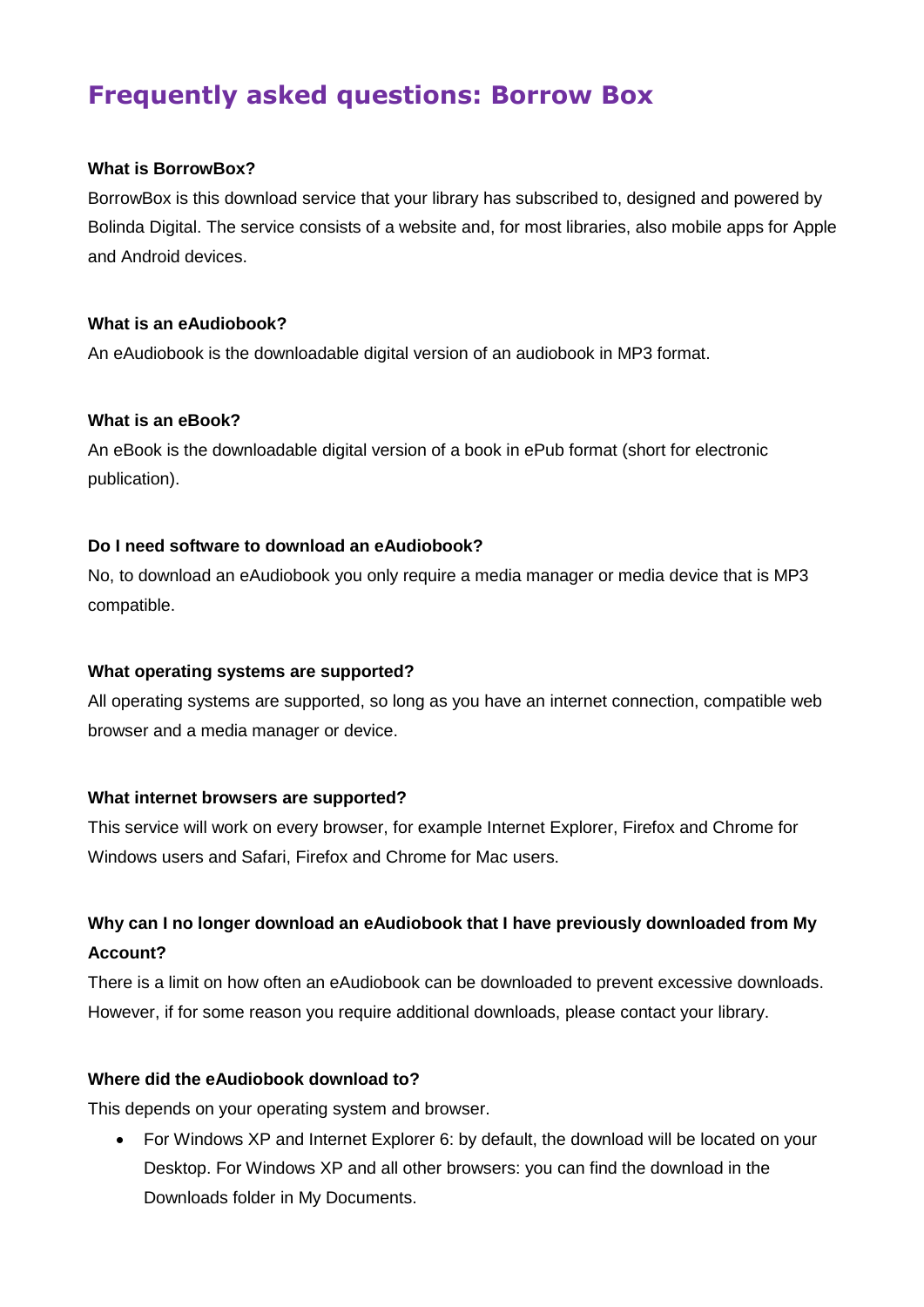- For Windows 7 and Vista with Internet Explorer and Firefox: the download will be located in the Downloads folder.
- For Windows 8 with Internet Explorer and Firefox: the download will be located in the Downloads folder.
- For all browsers on Mac: by default the download will be located in the Downloads folder.

# **Do all eAudiobooks download at the same speed?**

The speed of your download depends on your internet connection and the size of the eAudiobook. If you are using a dial-up connection or have selected a large eAudiobook to download, you may want to use the option of downloading in parts.

# **How do I open my eAudiobook .zip folder?**

On a PC: right click on the .zip folder and select Extract All. You will then be asked to select where to extract the contents of the folder to, which by default is the current location of the .zip folder. Follow the remaining prompts to extract. On a Mac: double click on the .zip folder and allow the extraction process to finish. By default, the contents will extract in the same location as the .zip folder.

# **How do I play my eAudiobook?**

In order to listen to your eAudiobook in a Media Manager, you need to ensure that you have extracted the files (view above).

- For Windows Media Player: open Windows Media Player then drag and drop the extracted folder into the main window of Windows Media Player. To find your eAudiobook, make sure you are in the Music Library of Windows Media Player, then click on Album and scroll down to the corresponding first letter of the title. Please note: if the title has a prefix like 'The', it will be sorted by the second word of the title.
- For iTunes: open iTunes then drag and drop the extracted folder into your Music Library.

# **Why can't I borrow or reserve any more titles?**

Your library defines your loan settings. Once you have reached your quota of loans/reserves, you will need to wait until your loan period is reset.

# **Why can't I find the title I'm looking for?**

- Try using the quick search option to find the title.
- If that is not successful, try using the Advanced Search option and enter all known information about the title.
- If you still cannot find it, it may not be a title that we provide.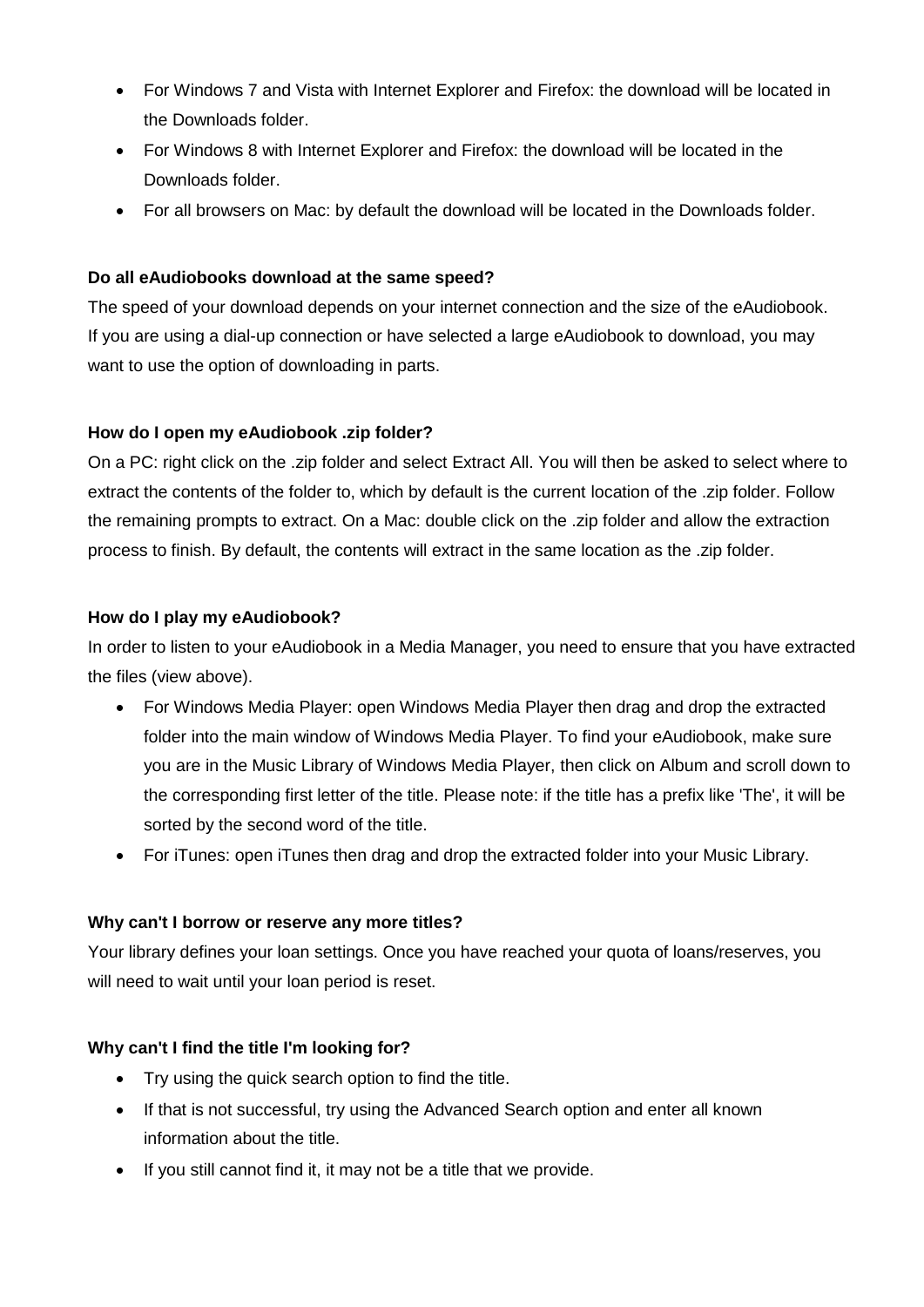#### **How do I change my account details?**

After you log in go to your My Account page, from there you can update your details by clicking the Edit Account Details button.

# **How do I increase my loan/reserve limit?**

The number of loans/reserves is set by your library.

#### **How do I delete my eAudiobooks from my computer once my loan period has finished?**

Make sure that all files are deleted off your computer and portable media device when your loan period expires.

- PC Computer: Locate your eAudiobook folder, then right click and select Delete from the dropdown menu.
- Portable Media Device: Connect your portable media device to your computer, locate your eAudiobook folder, then right click on folder and select Delete from the dropdown menu.
- MAC Computer: Locate your eAudiobook folder and click on it, then hold down the Apple key and press Delete.
- Portable Media Device: Connect your portable media device to your computer, locate your eAudiobook folder and click on it, then hold down the Apple key and press Delete
- MOBILE APPS: In the BorrowBox mobile apps for Apple and Android devices, all files are deleted automatically at the end of the loan period.

#### **How do I delete eBooks from my computer once my loan period has finished?**

Ebook files will automatically expire at the end of the loan period and can't be read anymore on any device. If you try to open an expired eBook in Adobe Digital Editions, it will give you the option to delete it. In the mobile apps expired eBooks are deleted automatically.

# **Are the titles copyright protected?**

Yes. Content from this service includes active security technology that allows identification of files, particularly whether files have been made available for sale or resale, or through file sharing or peerto-peer networks.

#### **Can I return a title early?**

No, early returns or cancelling/deleting loans and reserves in BorrowBox is not possible.